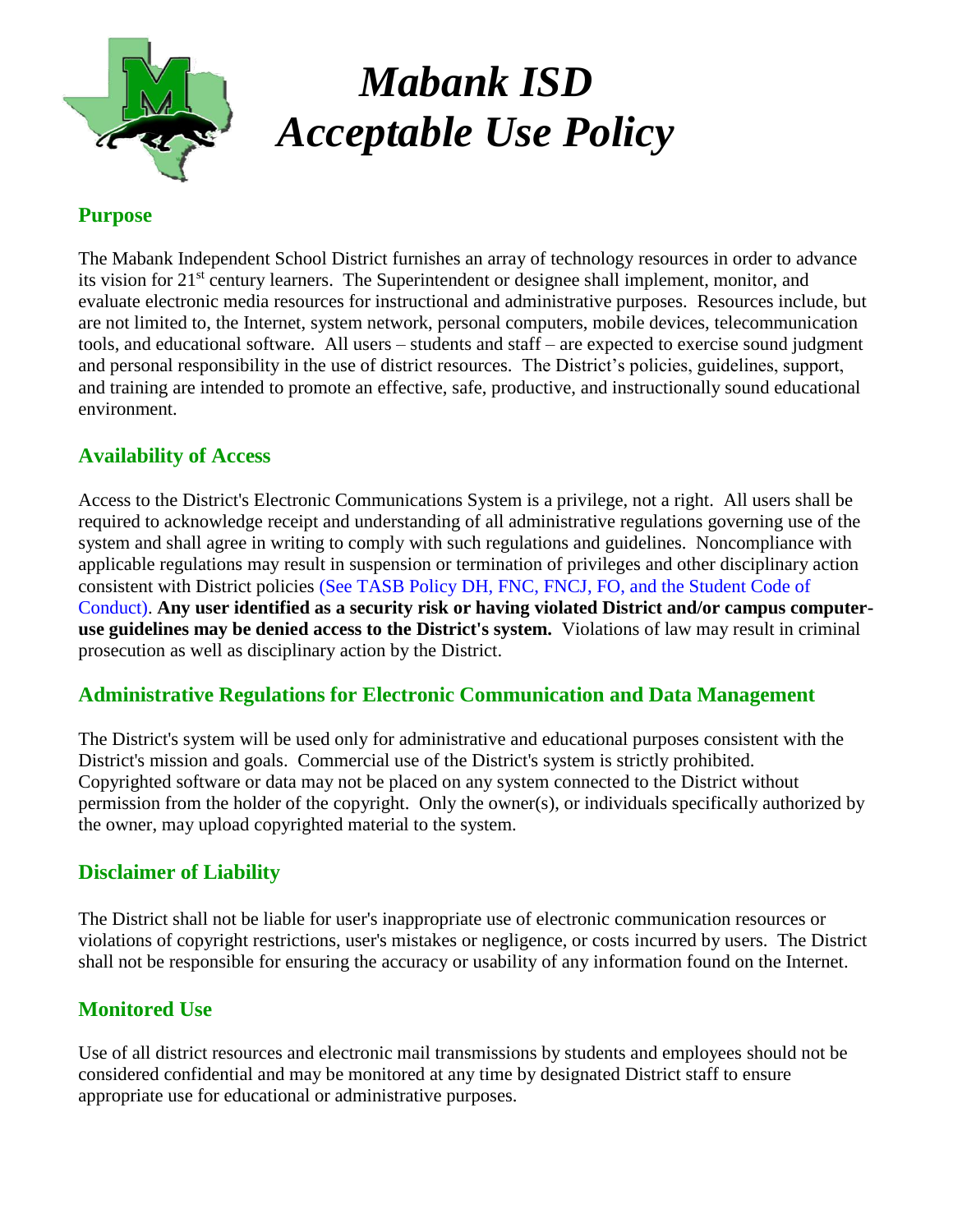# **Individual User Responsibilities (Acceptable Use)**

The Superintendent or designee shall develop and implement administrative regulations, guidelines, and user agreements, consistent with the purposes and mission of the District and with law and policy governing copyright. (See TASB Policy FNCE) The MISD reserves the right to inspect and/or remove data, email, or files without prior consent of system users.

The following standards will apply to all users of the District's electronic information/communications systems:

- The individual in whose name system accounts are issued shall be responsible at all times for its proper use.
- Users may not access or employ another person's system account without written permission from the campus administrator or district coordinator, as appropriate.
- Users may not engage in searching, viewing, or uploading any content that is offensive, pornographic, or connected to illegal activity. Unintended connection to prohibited content should be reported to the appropriate teacher or supervisor immediately.
- System users are expected to abide by all copyright laws and regulations. Users may not possess, share, or redistribute unauthorized, copyrighted programs or data without the written permission of the copyright holder or designee. Such permission must be specified in the terms of use or must be obtained directly from the copyright holder or designee in accordance with applicable copyright laws, District policy, and administrative regulations. System users are responsible for determining whether a program is in the public domain.
- System users are expected to refrain from plagiarism and shall properly cite sources.
- Users are allowed limited personal use of technology resources as long as it does not interfere with or burden the district's educational mission.
- The MISD is not responsible for loss of data or files. It is the responsibility of individual users to backup files to an external hard drive or server.
- Users are not permitted to utilize the district's system for gaming, instant-messaging, social networking, or to download or stream personal music or videos.
- Where music or videos are necessary to support educational goals, users should take measures to avoid live streaming, which places a burden on the system.
- Any downloads should be pre-approved and should support the district's educational mission.
- District resources may not be used for private or monetary gain.
- Users should not use the district's system to forward personal, political, religious, or objectionable content.
- Users should never attempt to circumvent the district's filtering software to access objectionable material or to encrypt communication to avoid review.

# **Individual User Responsibilities School Issued Equipment:**

- Mabank ISD provides IPad devices, Chrome Books, computers, etc. "As-Is, Where-Is" and makes no claims, express or implied, as to the fitness of *equipment for a particular purpose.*
- *At all times, Mabank ISD maintains legal title to employee/student-issued equipment.*
- Employees and/or students' conditional use of equipment is based on full compliance with the terms of this agreement and with the Mabank ISD *Acceptable Use Policy*. Any breach may result in immediate termination of privileges.
- Employees and/or student's use of district equipment is subject to inspection by Mabank ISD or Law Enforcement Officials at any time, without notice, including but not limited to email correspondence, internet usage history, network communications, or other activity.
- Employees and/or students shall not leave the device unsupervised or unsecured at any time.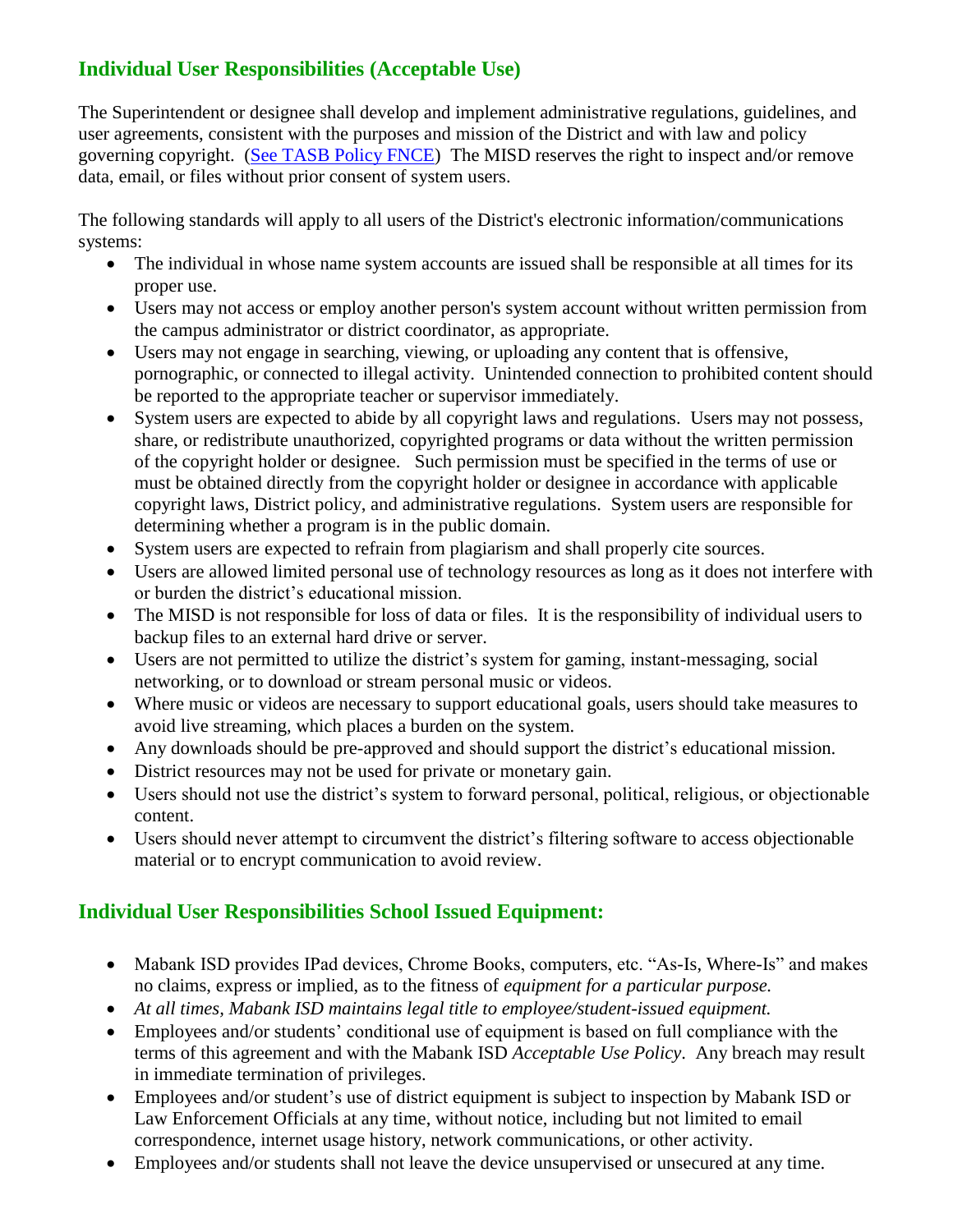- Employees and/or students are responsible for keeping the device in a protective cover at all times and safely away from liquids.
- Employees and/or students shall not modify, add, or delete equipment profiles, accounts, or software at any time. Maintaining account and password security is a continuous expectation.
- Employees and/or students shall not modify, remove, or deface identification or inventory labels or markings.
- Employees and/or students may not secondarily lend issued equipment to others, including family members.
- Mabank ISD's equipment and internet resources are for the sole purpose of completing workrelated duties.
- School issued devices are subject to return at the end of the contract period, school year, or any other time deemed necessary by administration.
- Recipients are responsible for returning all devices and components in good working order. Any staff authorize MISD to deduct replacement or repair costs for equipment and/or components from subsequent paycheck(s).

# **Warranty, Loss, Damage Requirements for School Issued Equipment:**

- Warranty for the equipment covers accidental damage or manufacturer defects for a limited time. Employees and/or students are responsible for the care and safety of district equipment and shall be held financially responsible for any charges not covered by warranty, up to full cost of replacement. Typical issues not covered by warranty:
	- o Deliberate damage or neglect
	- o Replacement of a lost, stolen, or damaged device, or cables, power adapters, battery
	- o Cosmetic damage
	- o Extraneous products added without permission
	- o Recovery of software or data
	- o Unauthorized attempts to disassemble or repair a defect
- At any time, the employee or student becomes aware of a defect or damage, (s)he should immediately notify campus Administration, Librarian, and Instructional Technologist who will inspect the equipment.
- Employees and/or students submitting a single accidental damage claim will be alerted that further damage could result in fees and/or loss of privileges.
	- o A second non-warranty claim resulting from accidental damage may result in a fee to be determined by the district.
	- o Additional damage claims may result in loss of privileges and/or repair or replacement costs.

#### **Use of Personal Devices**

MISD promotes the responsible use of *Bring Your Own Device* Technology in grades 5-12 to enhance learning opportunities. Student use of personal technology must comply with district operating procedures and acceptable use guidelines. Approved devices include: Tablets, Lap Top computers, Smart Phones, e-Readers, iPod and MP3 players. Personal devices should be equipped with virus protection.

# **Vandalism Prohibited**

Any malicious attempt to harm or destroy District equipment or materials, data of another user of the District's system, or any of the agencies or other networks that are connected to the Internet is prohibited. Deliberate attempts to degrade or disrupt system performance may be viewed as violations of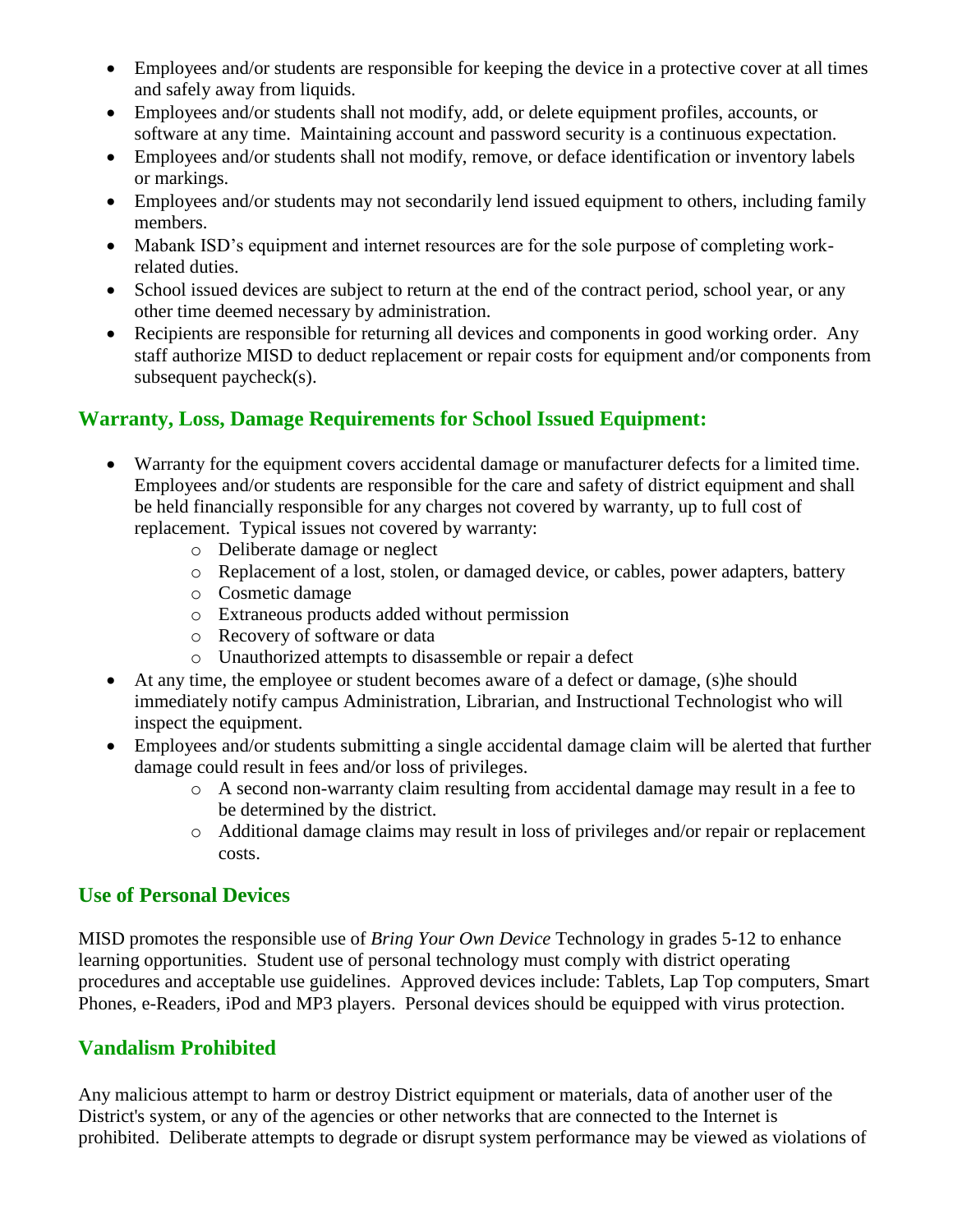District policy and administrative regulations and, possibly, as criminal activity under applicable state and federal laws. This includes, but is not limited to, the uploading or creating of computer viruses. Vandalism as defined above will result in the cancellation of system use privileges and will require restitution of costs associated with system restoration, hardware, or software costs.

#### **Forgery Prohibited**

Forgery or attempted forgery of electronic mail messages is prohibited. Attempts to read, delete, copy, or modify the electronic mail of other system users or deliberate interference with the ability of other system users to send/receive electronic mail is prohibited. Attempts may lead to possible disciplinary action.

#### **Information Content/Third Party Supplied Information**

Employees, students and parents of students with access to the District's system should be aware that use of the system may provide access to other electronic communications systems on the global electronic network that may contain inaccurate and/or objectionable material.

Any user knowingly bringing prohibited materials into the school's electronic environment will be subject to a suspension and/or a revocation of privilege on the District's system and will be subject to disciplinary action in accordance with the Employee Handbook or Student Code of Conduct.

#### **Network Etiquette**

System users are expected to observe the following network etiquette:

- Use of the District's network or systems is intended for educational purposes only.
- The District's network is a non-private entity. Users should remain mindful that all activity can be viewed globally and will leave a digital footprint.
- All users are expected to maintain appropriate network decorum.
	- o Never send, or encourage others to send abusive messages. Inappropriate language profanity, vulgarity, use of ethnic or racial slurs, and any other inflammatory language -- is prohibited.
	- o Transmitting obscene messages or pictures is prohibited.
- At no time should use of the network create a disruption to the District's educational mission.
- Respect privacy. Revealing others' personal addresses, phone numbers, user IDs, passwords, or files is prohibited.
- Any data or communication placed on district equipment will become the property of Mabank ISD.

# **Electronic Mail Guidelines**

The software and hardware that provides district email capabilities has been publicly funded and should not be considered a vehicle for private, personal communication. **The content of all district email communication is governed by the** *Open Records Act***. The Mabank ISD will cooperate with and abide by any legal request for access to email contents by the proper authorities.**

Email access is provided as a normal operating tool for any high school student or employee to perform their school work or job. Individual staff email addresses will be shared with interested parents and community members who request to communicate with staff for educational purposes. Staff email addresses are made public through the campus web page.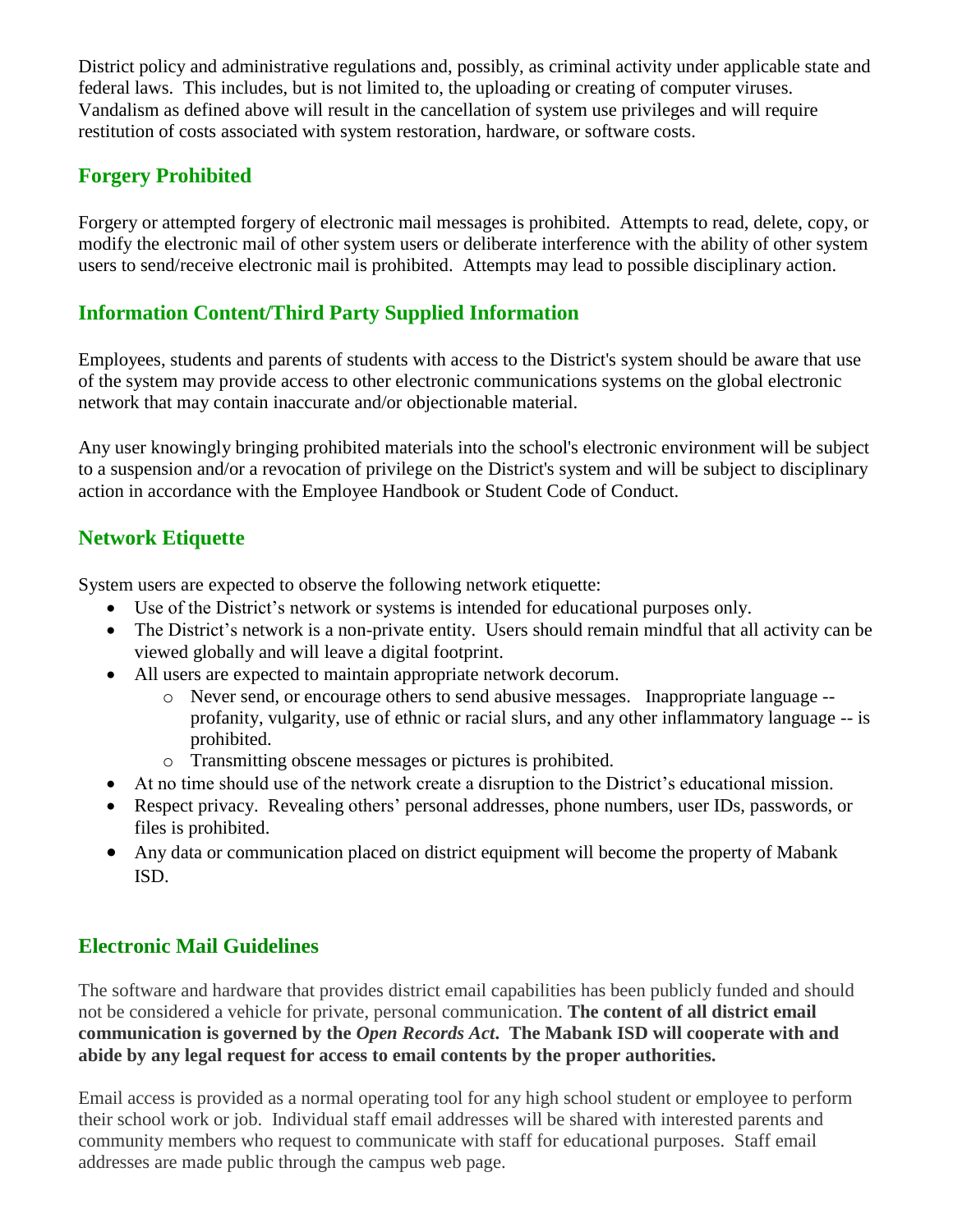System users must purge electronic mail in accordance with established retention guidelines. Employees are expected to return email communications to parents or other public members who have a legitimate business requests within 24 hours whenever possible. Requests for information from outside agencies should be handled in a manner consistent with previous experience in working with similar requests.

Requests for staff or students' personal information should not be honored via email.

- It is critical for a personal contact to be made with any individual requesting personal information. This relates particularly to any requests for student grades, discipline, attendance, enrollment status, dates of birth, photos or other likenesses, or related information. In addition, security information such as username or password should not be sent via email for any reason.
- Employee management of student information must comply with the *Family Educational Rights and Privacy Act (FERPA)*.

Principal approval is required before sending messages to an entire campus.

Superintendent approval is required before sending messages to the entire district.

Do not forward messages that have no educational or professional value.

Never open attachments from unknown sources.

- Attachments to email messages should include only data files. At no time should program files (typically labeled ".exe") be attached.
- Program files received as attachments over the Internet may include viruses or other very destructive capabilities once they are executed. Delete such email message immediately without saving or looking at the attachment.

Email format should include a signature footer including name, position, affiliation, and internet address (if applicable).

Messages relating to or in support of illegal activities must be reported to the authorities. Impersonating others is considered inappropriate.

# **Blogging**

Any blog that creates a material or substantial disruption to the educational environment, regardless of the origin of the blog, is prohibited. Situations that may amount to a material and substantial disruption include but are not limited to:

- A published threat toward a student, teacher, administrator, or other school employee.
- Blog postings that call for the violation of laws or school rules.
- Staff or students who post on their personal blogs during school time.
- Students who use school resources to publish or view a blog that is not school sponsored.
- Publishing false statements or rumors about others that can damage reputations and lead to defamation of character.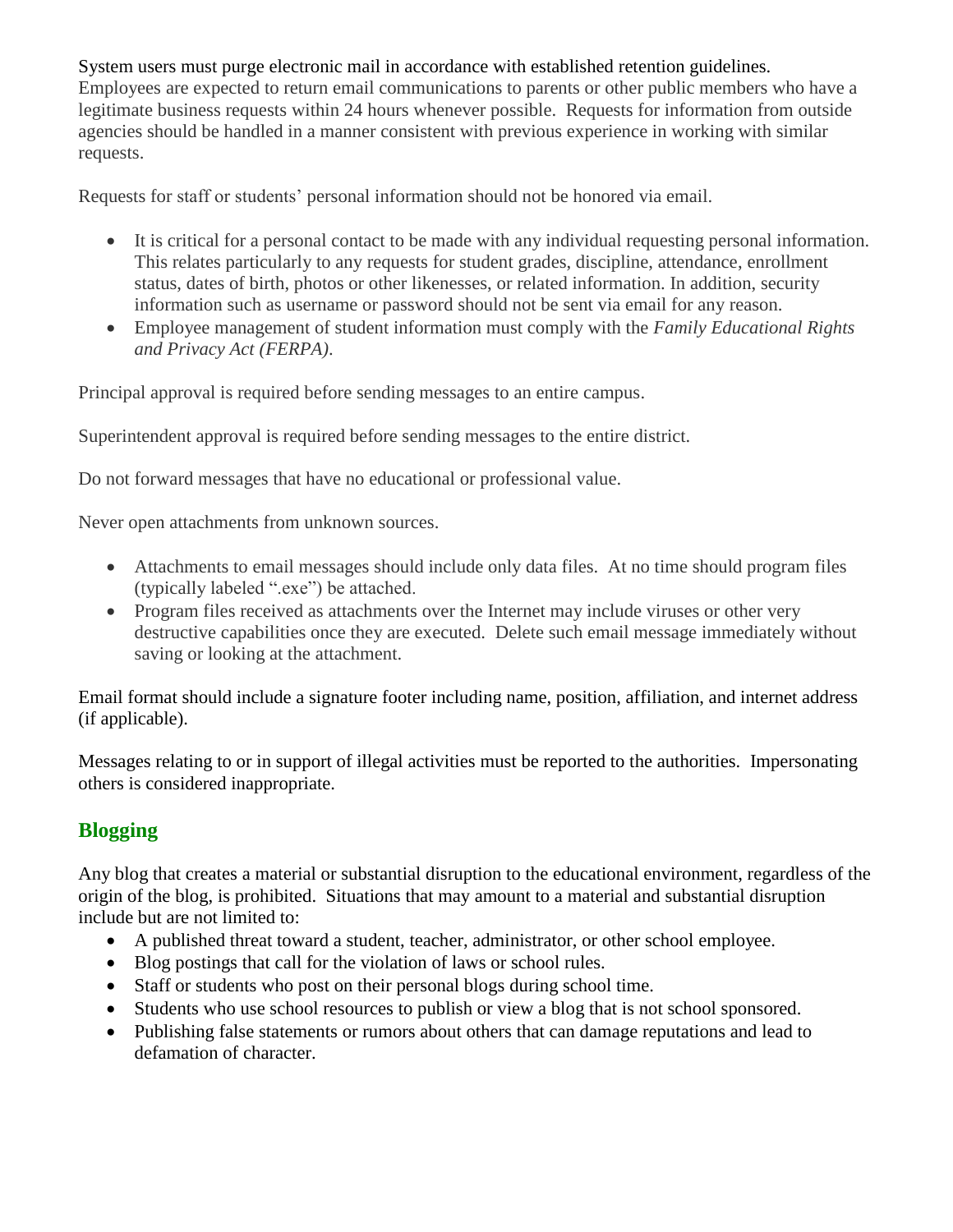#### **MISD Consequences**

Employees and/or students who violate this administrative rule may be subject to discipline such as loss of network privileges or other disciplinary actions up to and including termination or expulsion.

#### **Termination/Revocation of System User Account**

The District may suspend or revoke any system user's access to the District's system upon violation of District policy and/or administrative regulations regarding acceptable use.

Termination of employee's account or of a student's access will be effective on the date the Principal or District coordinator receives notice of student withdrawal or of revocation of system privileges, or on a future date if so specified in the notice.

#### **Disclaimer**

The District's system is provided on "as is, as available" basis. The District does not make any warranties, whether express or implied, including, without limitation, those of merchantability and fitness for a particular purpose with respect to any services provided by the system and any information or software contained therein. The district does not warrant that the functions of services performed by, or that the information or software contained on, the system will meet the system user's requirements, or that the system will be uninterrupted or error-free, or that defects will be corrected. Opinions, advice, services, and all other information expressed by system users, information providers, service providers, or other third party individuals in the system are those of the providers and not the District. The District will cooperate fully with local, state, or federal officials in any investigation concerning or relating to misuse of the District's Electronic Communication System.